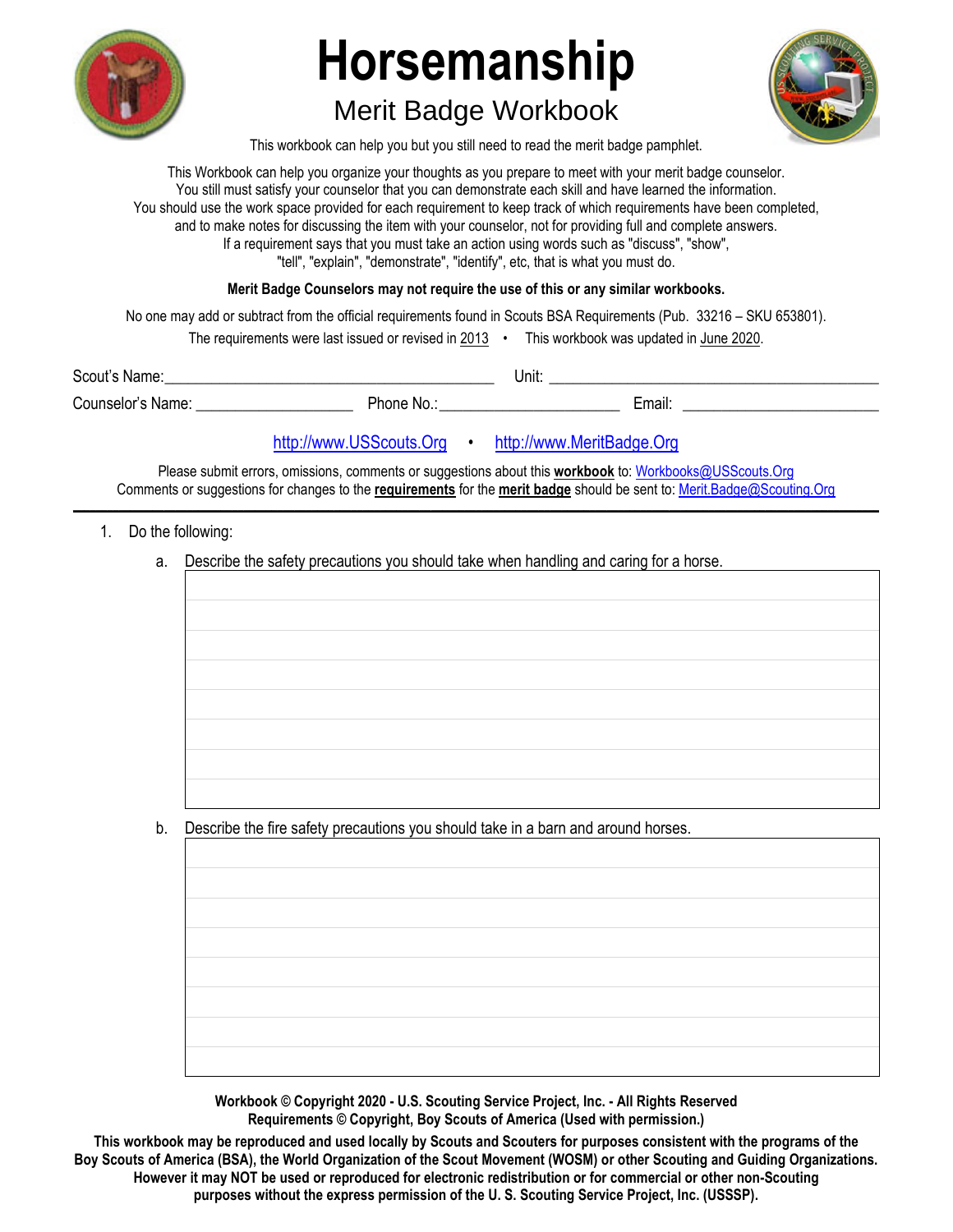2. Name the 15 main parts of a horse.

|--|

3. Name four breeds of horses. Explain the special features for which each breed is known.

| $\mathbf{1}$ . |  |
|----------------|--|
|                |  |
|                |  |
|                |  |
| 2.             |  |
|                |  |
|                |  |
|                |  |
| 3.             |  |
|                |  |
|                |  |
|                |  |
| 4.             |  |
|                |  |
|                |  |
|                |  |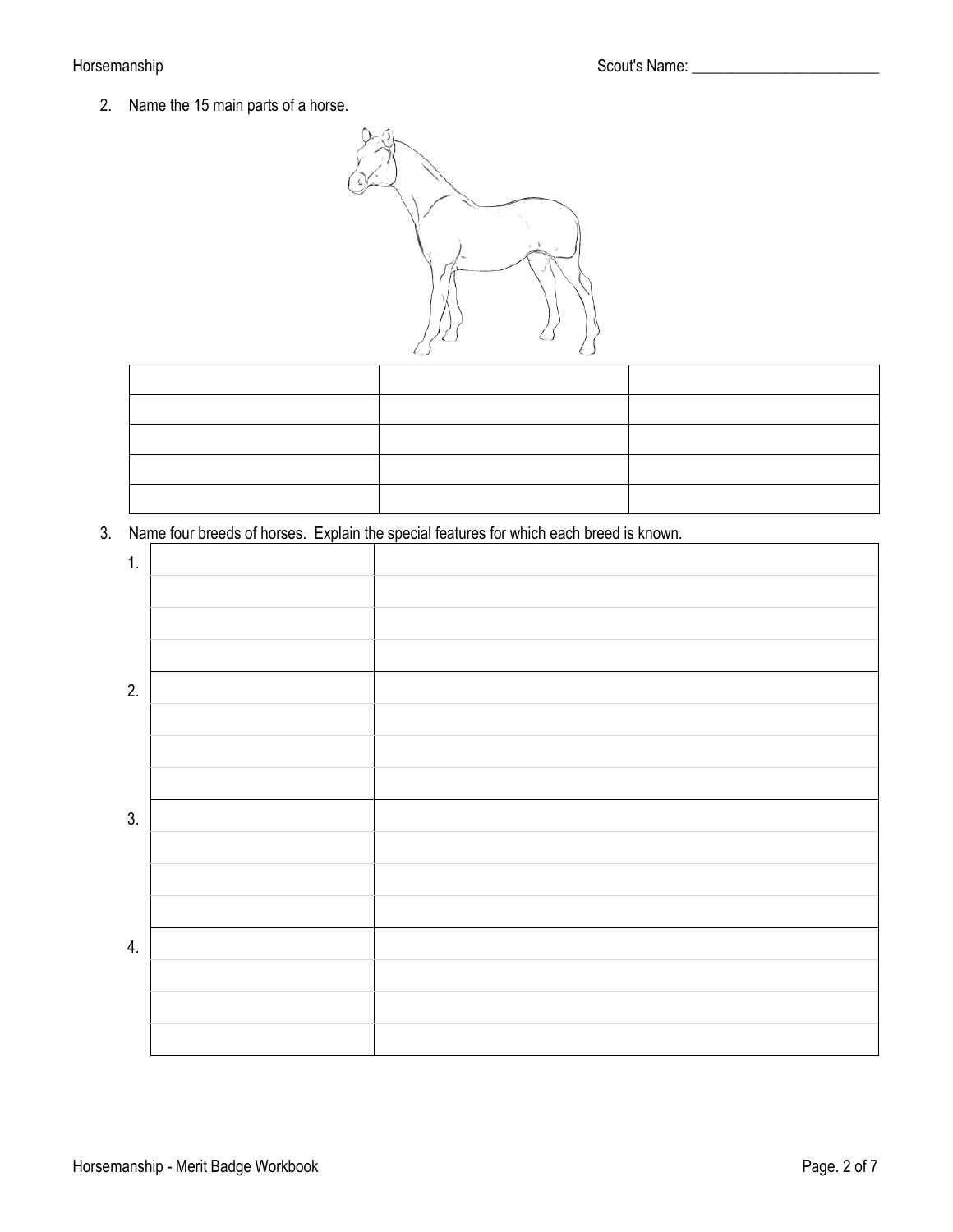#### 4. Describe the symptoms of colic.

### Name and describe four other horse health problems.

| 1. |  |
|----|--|
|    |  |
|    |  |
|    |  |
| 2. |  |
|    |  |
|    |  |
|    |  |
| 3. |  |
|    |  |
|    |  |
|    |  |
| 4. |  |
|    |  |
|    |  |
|    |  |

5. Explain what conformation is and why it is important.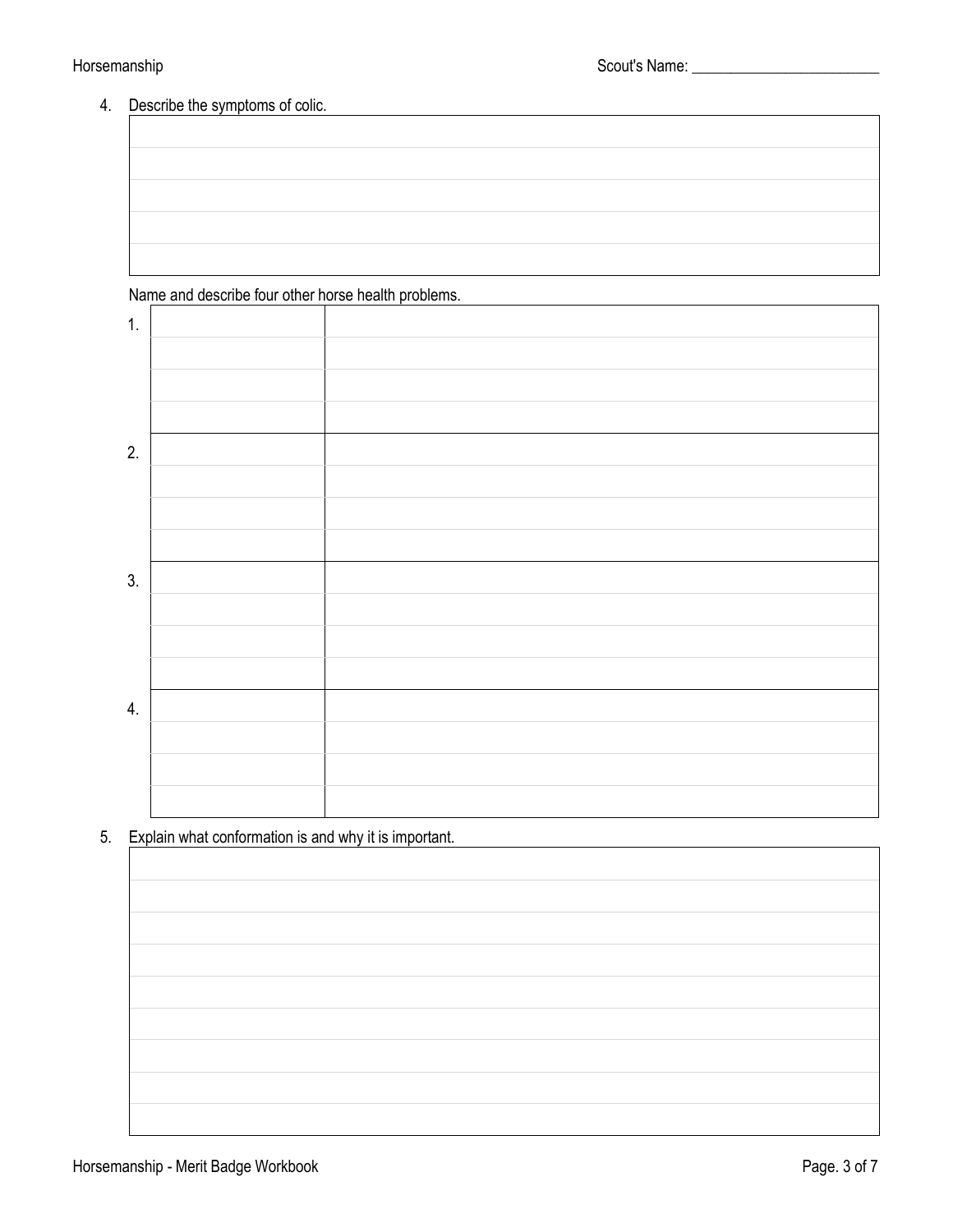Explain the difference between lameness and unsoundness.

6. Explain the importance of hoof care and why a horse might need to wear shoes.

#### Importance of hoof care

Why a horse might need to wear shoes

7. Demonstrate how to groom a horse, including picking hooves and caring for a horse after a ride.

 $\Box$  How to groom a horse

 $\Box$  Picking hooves

 $\Box$  Caring for a horse after a ride

8. Explain how to determine what and how much to feed a horse and why the amount and kind of feed are changed according to the activity level and the breed of horse.

#### What to feed a horse: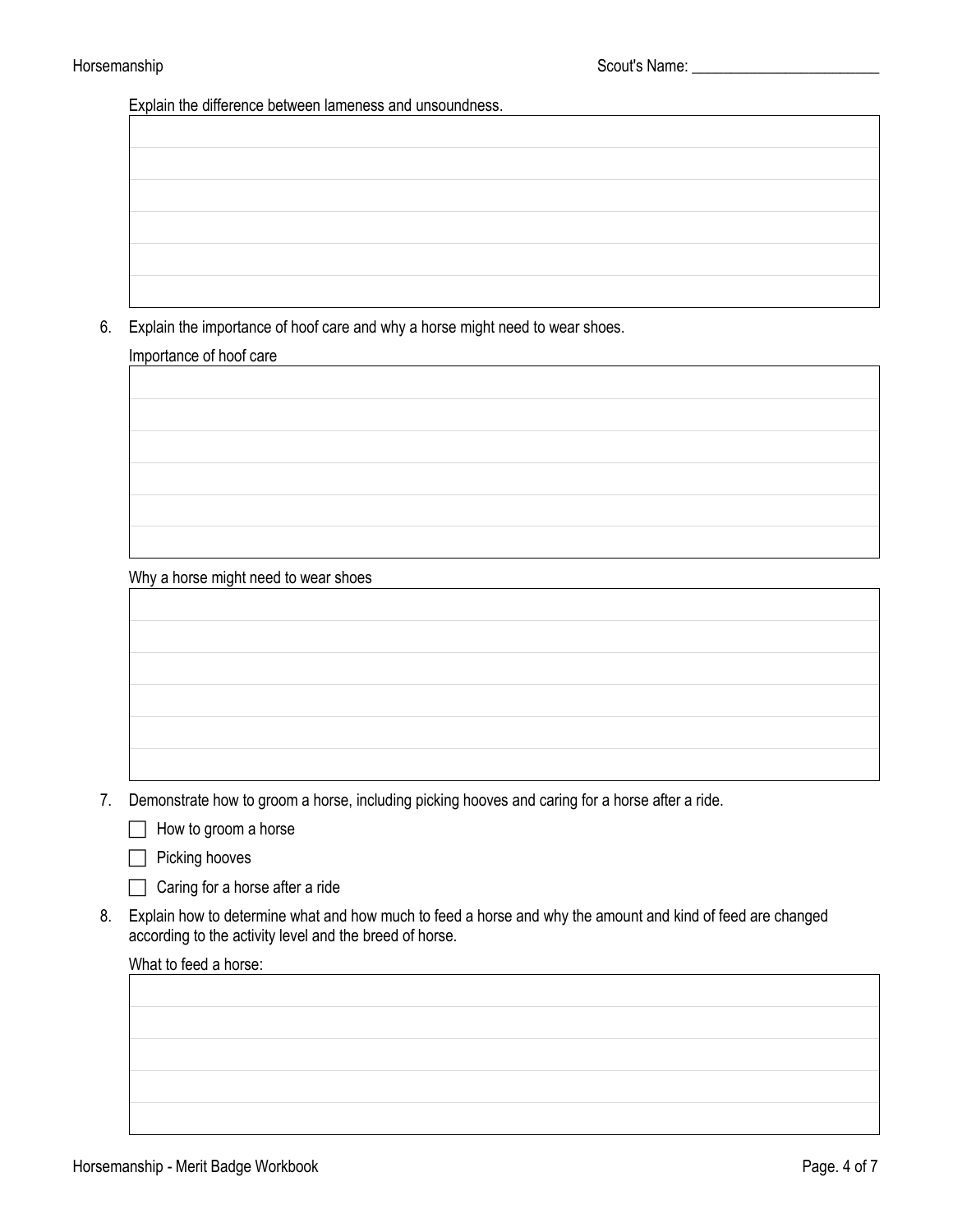How much to feed a horse:

Why the amount and kind of feed are changed according to the activity level and the breed of horse.

9. Do the following:

a. Name 10 parts of the saddle and bridle that you will use, and explain how to care for this equipment.

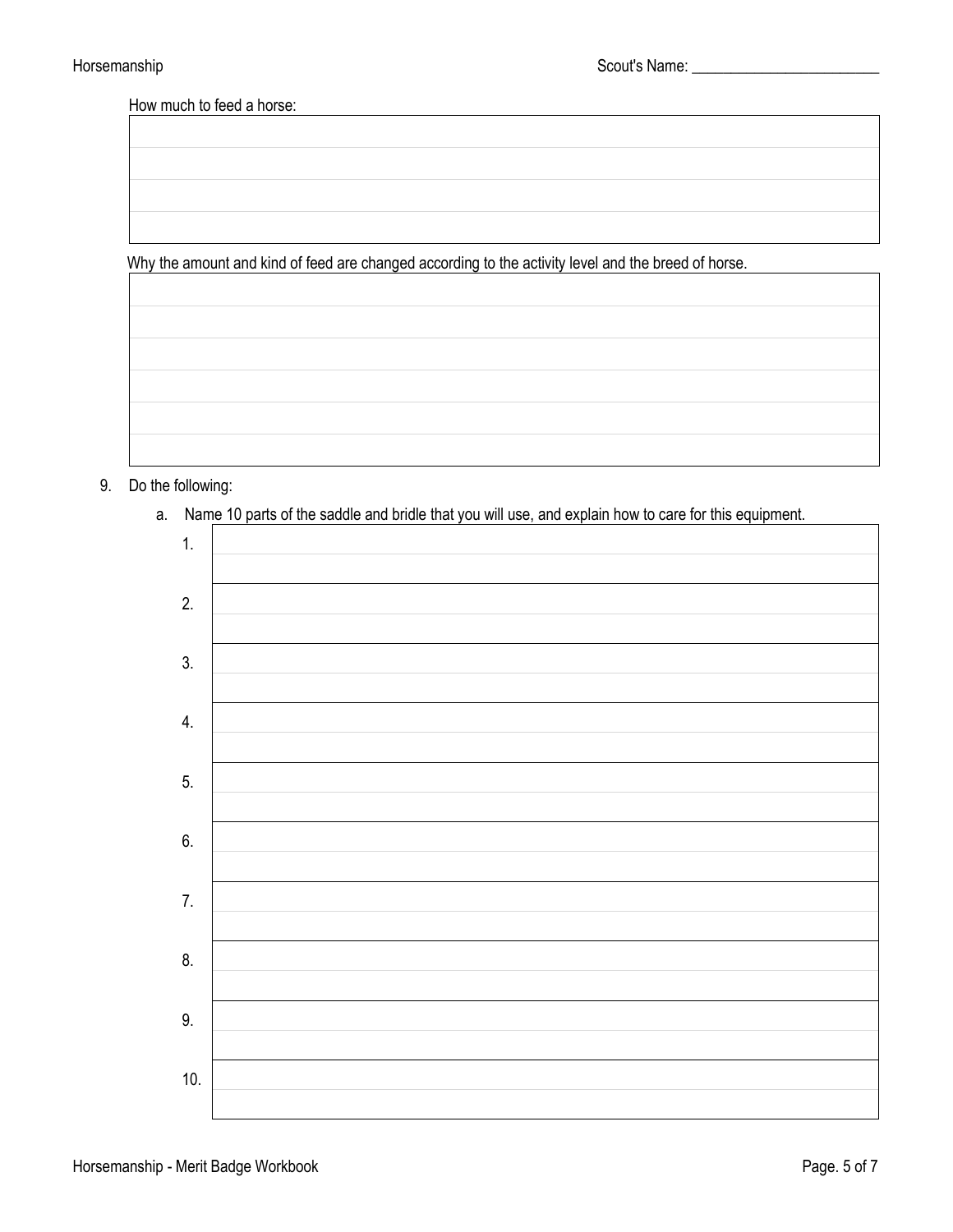| How to care for this equipment. |  |  |
|---------------------------------|--|--|
|                                 |  |  |
|                                 |  |  |
|                                 |  |  |
|                                 |  |  |
|                                 |  |  |
|                                 |  |  |
|                                 |  |  |
|                                 |  |  |
|                                 |  |  |
|                                 |  |  |
|                                 |  |  |
|                                 |  |  |
|                                 |  |  |
|                                 |  |  |
|                                 |  |  |
|                                 |  |  |
|                                 |  |  |
|                                 |  |  |
|                                 |  |  |
|                                 |  |  |
|                                 |  |  |
|                                 |  |  |
|                                 |  |  |
|                                 |  |  |
|                                 |  |  |

- b. Show how to properly saddle and bridle a horse.
- $\Box$  c. Demonstrate how to safely mount and dismount a horse.
- 10. Explain and demonstrate how to approach and lead a horse safely from a stall, corral, or field and how to tie the horse securely.

How to approach and lead a horse safely from a stall, corral, or field: